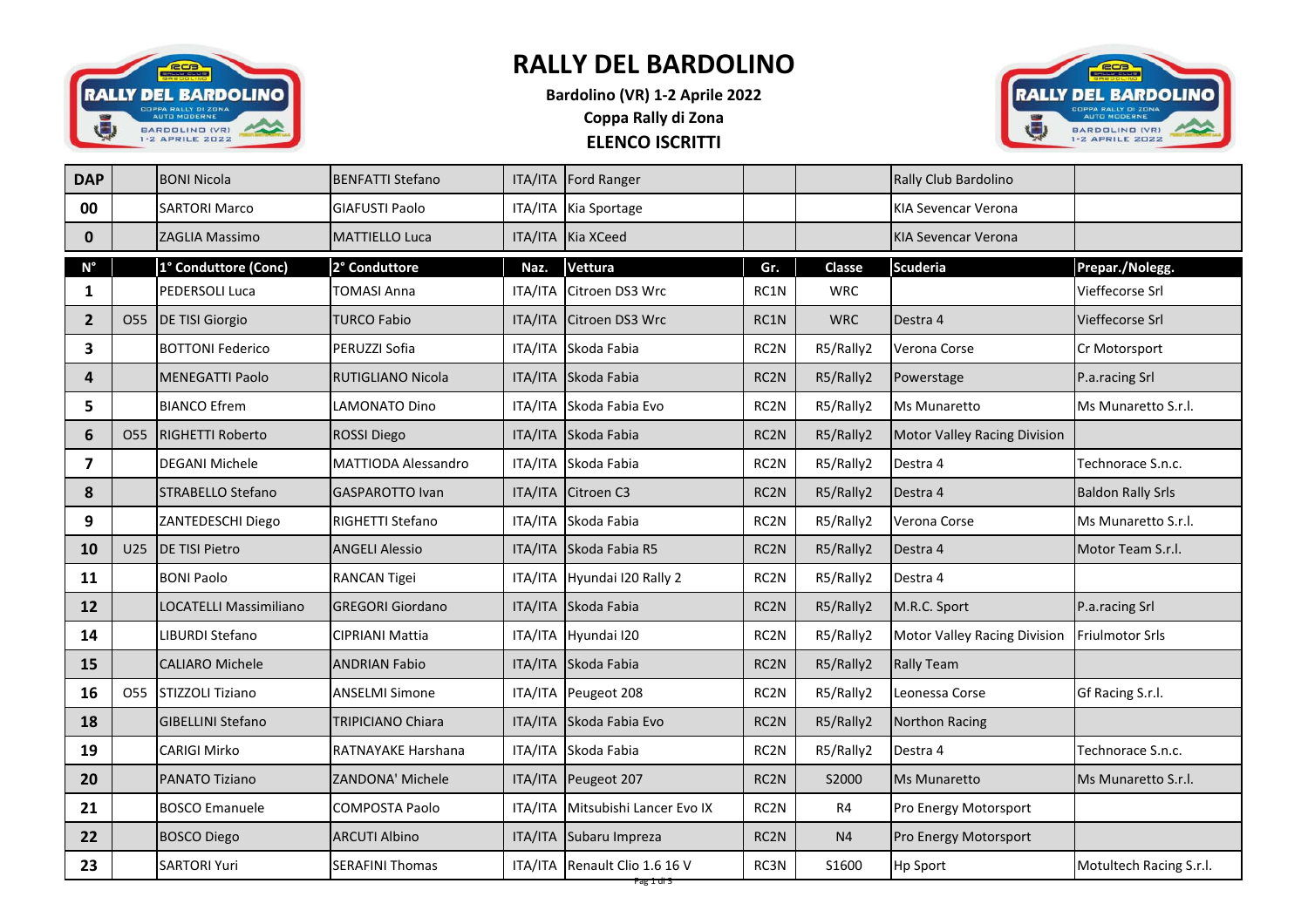| $N^{\circ}$ |                 | 1° Conduttore (Conc)       | 2° Conduttore               | Naz.           | Vettura                       | Gr.  | <b>Classe</b>  | <b>Scuderia</b>                    | Prepar./Nolegg.           |
|-------------|-----------------|----------------------------|-----------------------------|----------------|-------------------------------|------|----------------|------------------------------------|---------------------------|
| 24          |                 | ZIGLIANI Ludwig            | <b>ROTA Giuseppe</b>        | <b>ITA/ITA</b> | Renault Clio S1600            | RC3N | S1600          | Ms Munaretto                       | Ms Munaretto S.r.l.       |
| 25          |                 | <b>TOSCANA Christian</b>   | <b>CORRADINI Giordano</b>   |                | ITA/ITA Renault Clio          | RC3N | S1600          | <b>Pintarally Motorsport</b>       | Pr2sport Srl              |
| 26          |                 | <b>GUGLIELMI Giulio</b>    | <b>MENGON Luca</b>          | <b>ITA/ITA</b> | Renault Clio 1.6 16V          | RC3N | S1600          | Pro Energy Motorsport              | Twister Italia Srl        |
| 27          |                 | <b>RAINER Cesare</b>       | <b>MOSER Thomas</b>         |                | ITA/ITA Renault Clio          | RC4N | R <sub>3</sub> | Destra 4                           |                           |
| 28          |                 | <b>GRIMALDI Cristian</b>   | <b>ROSA Jessica</b>         | <b>ITA/ITA</b> | Renault Rs Sport              | RC4N | R <sub>3</sub> | Novara Corse                       |                           |
| 29          | 055             | <b>PANATO Gianfranco</b>   | <b>GHERARDI Riccardo</b>    | ITA/ITA        | Renault Clio Sport            | RC4N | R <sub>3</sub> | Omega                              |                           |
| 30          | O <sub>55</sub> | ZANINI Ugo                 | <b>GELMINI Bruno</b>        | ITA/ITA        | Renault Clio                  | RC4N | R <sub>3</sub> | Northon Racing                     |                           |
| 31          |                 | <b>FARINA Fabio</b>        | ZANNI Gabriele              |                | ITA/ITA Peugeot 208           | RC4N | Rally4         | <b>Pintarally Motorsport</b>       | Gf Racing S.r.l.          |
| 32          |                 | STIZZOLI Andrea (Pozzan)   | POZZAN Valentina            |                | ITA/ITA Peugeot 208           | RC4N | Rally4         | Leonessa Corse                     | Gf Racing S.r.l.          |
| 33          |                 | <b>GASPARI Valentino</b>   | <b>TOSI Michele</b>         |                | ITA/ITA Ford Fiesta           | RC4N | Rally4         | Julli Racing                       |                           |
| 34          |                 | <b>BRUNELLO Nicoló</b>     | DAL MASO Andrea             |                | ITA/ITA Peugeot 208           | RC4N | Rally4         | <b>Pintarally Motorsport</b>       | Pr2sport Srl              |
| 35          |                 | PANAROTTO Brian            | PANATO Arnaldo              |                | ITA/ITA Peugeot 208           | RC4N | Rally4         | Rally Team                         | <b>Baldon Rally Srls</b>  |
| 36          |                 | <b>SIMONI Mariano</b>      | <b>MATTIVI Serena</b>       |                | ITA/ITA Peugeot 208           | RC4N | Rally4         | Destra 4                           |                           |
| 37          |                 | <b>CAMPOSTRINI Roberto</b> | <b>REFONDINI Sara</b>       |                | ITA/ITA Peugeot 208           | RC4N | Rally4         | <b>Best Racing Team</b>            |                           |
| 38          | F               | <b>CAMPOSTRINI Michela</b> | PODDI Virginia              |                | ITA/ITA Peugeot 208           | RC4N | Rally4         | <b>Best Racing Team</b>            |                           |
| 39          | 055             | <b>SALANDINI Luca</b>      | <b>FERRARI Paola</b>        |                | ITA/ITA Peugeot 208           | RC4N | Rally4         | <b>Best Racing Team</b>            |                           |
| 40          |                 | <b>PALAZZINI Alessio</b>   | <b>PALAZZINI Federico</b>   |                | ITA/ITA Peugeot 208           | RC4N | Rally4         | Destra 4                           | <b>Baldon Rally Srls</b>  |
| 41          | O55             | <b>RIZZIERI Mauro</b>      | <b>CAGNIN Samuele</b>       |                | ITA/ITA Peugeot 208           | RC4N | Rally4         | Rally Sportevolution               | Rally Sport Evolution Srl |
| 42          | U25             | <b>SALGARO Thomas</b>      | <b>CAMPONOGARA Michele</b>  | ITA/ITA        | Peugeot 208 Vti               | RC4N | Rally4         | Sama Racing                        |                           |
| 43          |                 | <b>ZANELLA Francesco</b>   | <b>FORNI Alessandro</b>     |                | ITA/ITA Peugeot 208           | RC4N | Rally4         | Omega                              |                           |
| 44          |                 | <b>SCHIOCCHET Igor</b>     | <b>PIANON Allen</b>         |                | ITA/ITA Peugeot 208           | RC4N | Rally4         | La Superba                         |                           |
| 45          |                 | <b>MARAI Davide</b>        | <b>GRIGOLI Francesco</b>    |                | ITA/ITA Renault Clio Williams | RC4N | A7             | <b>Julli Racing</b>                |                           |
| 46          |                 | <b>BEVERARI Nicola</b>     | <b>GUZZI Giancarla</b>      |                | ITA/ITA Renault Clio          | RC4N | A7             | Fb Image                           |                           |
| 47          |                 | <b>LUNELLI Rino</b>        | <b>BONI Massimo</b>         |                | ITA/ITA Mini Cooper S         | RC4N |                | RSTB1.6 Plus Pintarally Motorsport |                           |
| 48          | 055             | <b>SEMERARO Paolo</b>      | VIGANO' Giuditta            |                | ITA/ITA Mini Cooper JCW       | RC4N | RSTB1.6 Plus   |                                    |                           |
| 49          |                 | STIVAL Ivan                | PAIS DE LIBERA Roberto      |                | ITA/ITA Renault Clio Rs       | RC4N | RS 2.0 Plus    | <b>BI Racing</b>                   |                           |
| 50          |                 | <b>COLLICELLI Mirko</b>    | <b>TOSETTO Matteo Maria</b> | ITA/ITA        | <b>Renault Clio Rs</b>        | RC5N | N3             | Gaetani Racing                     |                           |
| 51          |                 | <b>ALBERTINI Cristian</b>  | <b>MARCHESAN Giorgia</b>    | ITA/ITA        | <b>Renault Clio Rs</b>        | RC5N | N3             | Omega                              |                           |